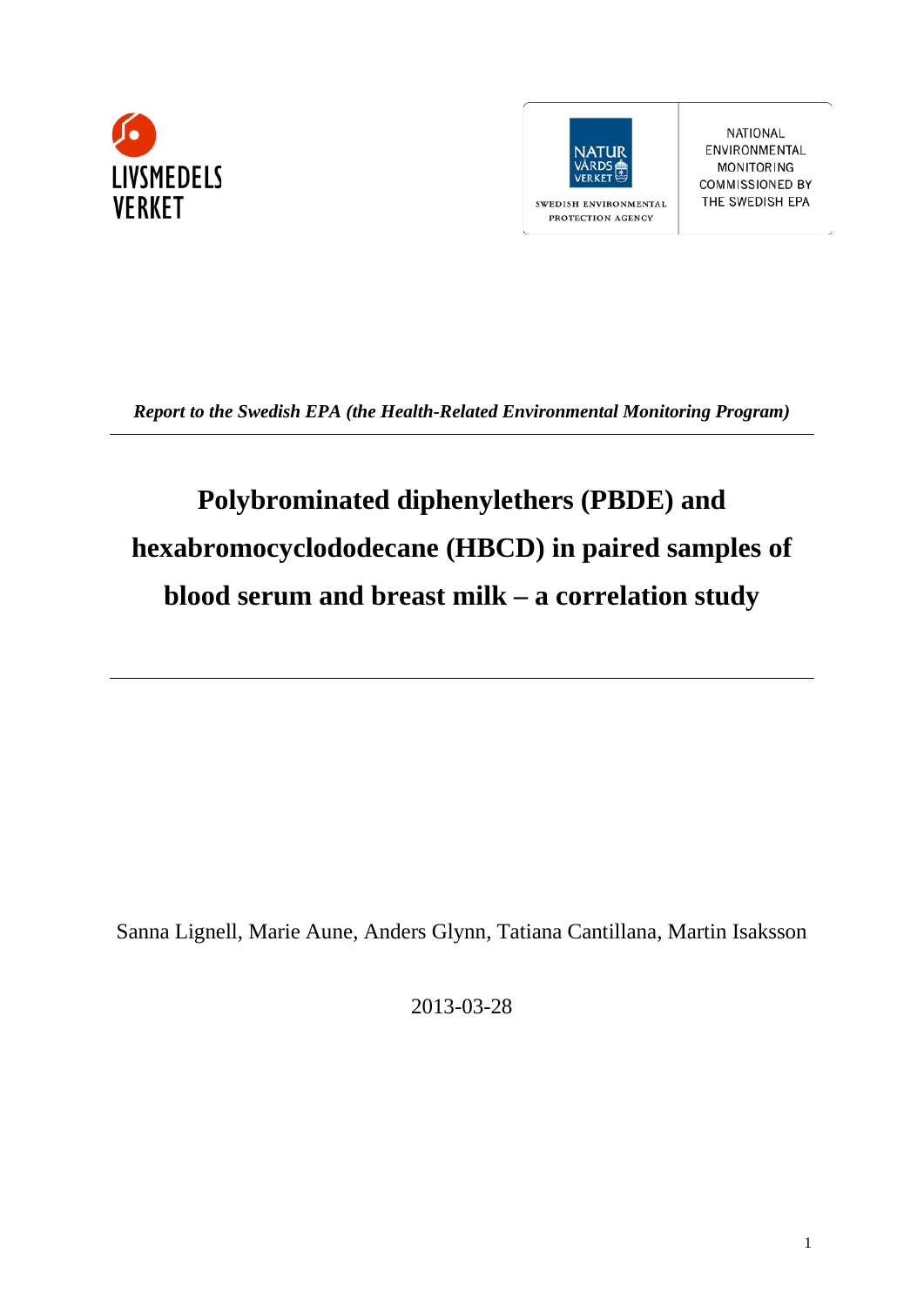

NATIONELL MILJÖÖVERVAKNING PÅ UPPDRAG AV NATURVÅRDSVERKET

# **Polybrominated diphenylethers (PBDE) and hexabromocyclododecane (HBCD) in paired samples of blood serum and breast milk – a correlation study**

| Rapportförfattare<br>Sanna Lignell, Livsmedelsverket<br>Marie Aune, Livsmedelsverket<br>Anders Glynn, Livsmedelsverket<br>Tatiana Cantillana, Livsmedelsverket<br>Martin Isaksson, Livsmedelsverket                                                                                                                                                                                                                                                                                                                                                                                                                                                                                                                                                                                                                                                                     | <b>Utgivare</b><br>Livsmedelsverket<br><b>Postadress</b><br>Box 622, 751 26 Uppsala<br><b>Telefon</b><br>018-175500           |  |  |  |
|-------------------------------------------------------------------------------------------------------------------------------------------------------------------------------------------------------------------------------------------------------------------------------------------------------------------------------------------------------------------------------------------------------------------------------------------------------------------------------------------------------------------------------------------------------------------------------------------------------------------------------------------------------------------------------------------------------------------------------------------------------------------------------------------------------------------------------------------------------------------------|-------------------------------------------------------------------------------------------------------------------------------|--|--|--|
| Rapporttitel<br>Polybrominated diphenylethers (PBDE) and<br>hexabromocyclododecane (HBCD) in paired<br>samples of blood serum and breast milk - a<br>correlation study                                                                                                                                                                                                                                                                                                                                                                                                                                                                                                                                                                                                                                                                                                  | <b>Beställare</b><br>Naturvårdsverket<br>106 48 Stockholm<br><b>Finansiering</b><br>Nationell hälsorelaterad miljöövervakning |  |  |  |
| Nyckelord för plats<br>Uppsala                                                                                                                                                                                                                                                                                                                                                                                                                                                                                                                                                                                                                                                                                                                                                                                                                                          |                                                                                                                               |  |  |  |
| Nyckelord för ämne<br>PBDE (polybromerade difenyletrar, HBCD (hexabromcyklododekan)                                                                                                                                                                                                                                                                                                                                                                                                                                                                                                                                                                                                                                                                                                                                                                                     |                                                                                                                               |  |  |  |
| Tidpunkt för insamling av underlagsdata<br>2010                                                                                                                                                                                                                                                                                                                                                                                                                                                                                                                                                                                                                                                                                                                                                                                                                         |                                                                                                                               |  |  |  |
| Sammanfattning                                                                                                                                                                                                                                                                                                                                                                                                                                                                                                                                                                                                                                                                                                                                                                                                                                                          |                                                                                                                               |  |  |  |
| I denna studie analyserades de bromerade flamskyddsmedlen PBDE och HBCD i parade prover av<br>blodserum och modersmjölk från 30 förstföderskor i Uppsala. Proverna samlades in ca 3 veckor efter<br>förlossningen, och syftet var att undersöka korrelationer mellan blodserum- och modersmjölkshalter för<br>att utvärdera om halter av PBDE/HBCD i modersmjölk är en bra indikator på mammans<br>kroppsbelastning och möjligtvis också på barnets exponering under fosterperioden.                                                                                                                                                                                                                                                                                                                                                                                    |                                                                                                                               |  |  |  |
| PBDE (kongenerna BDE-28, -47, -66, -99, -100, -138, -153, -154, -183, -209) och HBCD analyserades<br>med en metod baserad på gaskromatografisk separation och lågupplösande masspektrometisk<br>detektion (ECNI-SIM). Halter under metodens kvantifieringsgräns (LOQ) användes i de statistiska<br>analyserna eftersom de, trots större osäkerhet, ger värdefull information om spridningen i halter. I<br>blodserum var medianhalten av BDE-209 högst (0,90 ng/g fett), följt av BDE-153 (0,72 ng/g fett) och<br>BDE-47 (0,36 ng/g fett). I modersmjölk uppmättes de högsta halterna för BDE-153 (0,45 ng/g fett), följt<br>av BDE-47 (0,46 ng/g fett), HBCD (0,22 ng/g fett) och BDE-100 (0,13 ng/g fett). Summan av de tio<br>analyserade PBDE-kongenerna var ungefär dubbelt så hög i blodserum (median 2,8 ng/g fett) som i<br>modersmjölk (median 1,5 ng/g fett). |                                                                                                                               |  |  |  |
| För BDE-66, BDE-99, BDE-138 och HBCD kunde inga korrelationer mellan blod- och mjölkhalter<br>utvärderas eftersom halterna låg under LOQ i de flesta proverna. För övriga kongener var samtliga<br>korrelationer signifikanta (p<0,05). Korrelationskoefficienterna (Pearson) för de tri- till hexabromerade<br>kongenerna (BDE-28, -47, -100, -153) varierade mellan 0,83 och 0,98. Korrelationerna för de hexa-,<br>hepta- och deka-brominerade kongenerna BDE-154, -183 och -209 var svagare (0,38-0,66). De svagare<br>korrelationerna för vissa kongener beror åtminstone delvis på större osäkerhet i analysresultaten (låga                                                                                                                                                                                                                                      |                                                                                                                               |  |  |  |

Generellt minskade fördelningen av PBDE till modersmjölk med ökande bromeringsgrad. Mediankvoten mellan serum och mjölk varierade från 0,83 (BDE-47) till 17 (BDE-209). BDE-209 överförs i mycket liten utsträckning till mjölk.

halter och många prover med halter under LOQ i blodserum och/eller modermjölk).

Sammanfattningsvis var korrelationerna mellan PBDE-halter i serum och modersmjölk signifikanta för samtliga analyserade kongener och starka för de tri- till hexabromerade kongenerna. Modersmjölkshalter av PBDE kan alltså användas som mått på mammans kroppsbelastning och sannolikt också på exponeringen av barnet under fosterperioden. Skillnaderna i absoluta nivåer i serum och modersmjölk kan vara viktiga att ta hänsyn till vid exponeringsbedömningar.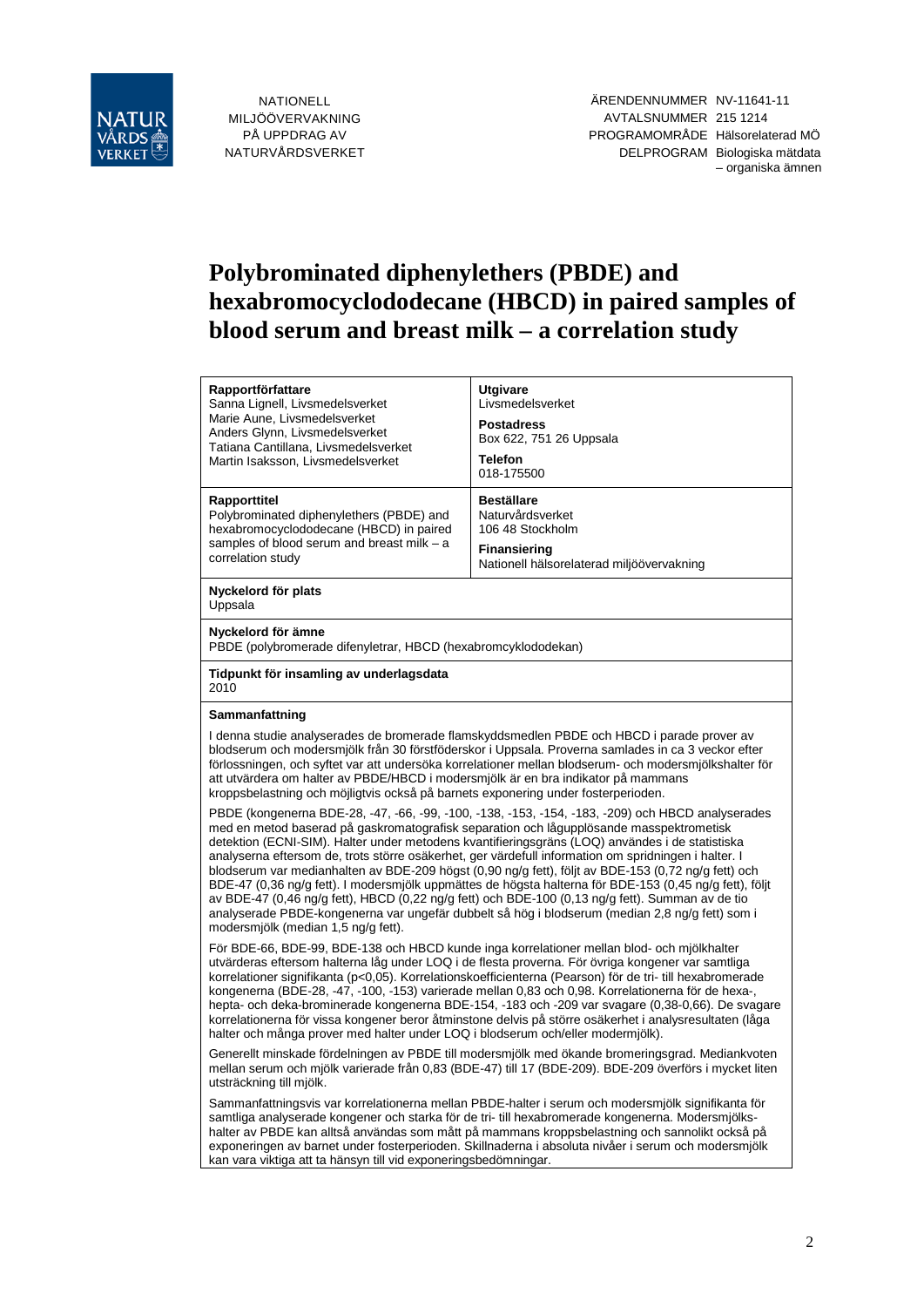# **INTRODUCTION**

With funding from the Swedish Environmental Protection Agency (EPA), the Swedish National Food Agency (NFA) has made recurrent measurements of persistent halogenated organic pollutants (POP) in mother's milk from primiparae women in Uppsala since 1996. The study is called POPUP (Persistent Organic Pollutants in Uppsala Primiparas), and the aim is to estimate the body burdens of POP among pregnant and nursing women and to estimate temporal trends of the exposure of fetuses and breast-fed infants. Temporal trends of polychlorinated biphenyls (PCBs), polychlorinated dibenzo-*p*-dioxins (PCDDs), polychlorinated dibenzofurans (PCDFs), chlorinated pesticides (e.g. DDT-compounds) and brominated flame retardants (polybrominated diphenylethers (PBDE) and hexabromocyclododecane (HBCD)) in breast milk between 1996 and 2010 have been established (Lignell et al., 2009; Lignell et al., 2012).

Lipid-adjusted breast milk levels of chlorinated POPs like PCBs, PCDD/Fs and *p,p´*-DDE can be used to estimate prenatal exposure since there is a high correlation between levels in breast milk, maternal blood and cord blood (Ayotte et al., 2003; Needham et al., 2011). For some participants in the POPUP study, mono- and di-*ortho* PCBs and *p,p´-*DDE have been analysed in paired samples of breast milk and blood serum (sampled in late pregnancy). The correlation between these levels were strong (Pearson correlation coefficients 0.85-0.97, p<0.001) and the median quotients between breast milk and blood serum levels were close to one (0.91, 1.0 and 1.2 for di-*ortho* PCBs, mono-*ortho* PCB TEQ and *p,p´*-DDE respectively). However, there are few studies on correlations between levels of brominated compounds in different matrices. The aim of the present study was to investigate correlations between blood serum and breast milk levels of PBDEs and HBCD in paired samples from 30 mothers in the POPUP cohort and to evaluate if the concentration of PBDE/HBCD in breast milk is a good indicator of maternal body burden and possibly also of prenatal exposure of the infant.

# **MATERIALS AND METHODS**

#### *Recruitment and sampling*

Women were randomly recruited among first-time mothers who were Swedish by birth and delivered at Uppsala University Hospital from January to December 2010 (N=30). The participating rate was 42%.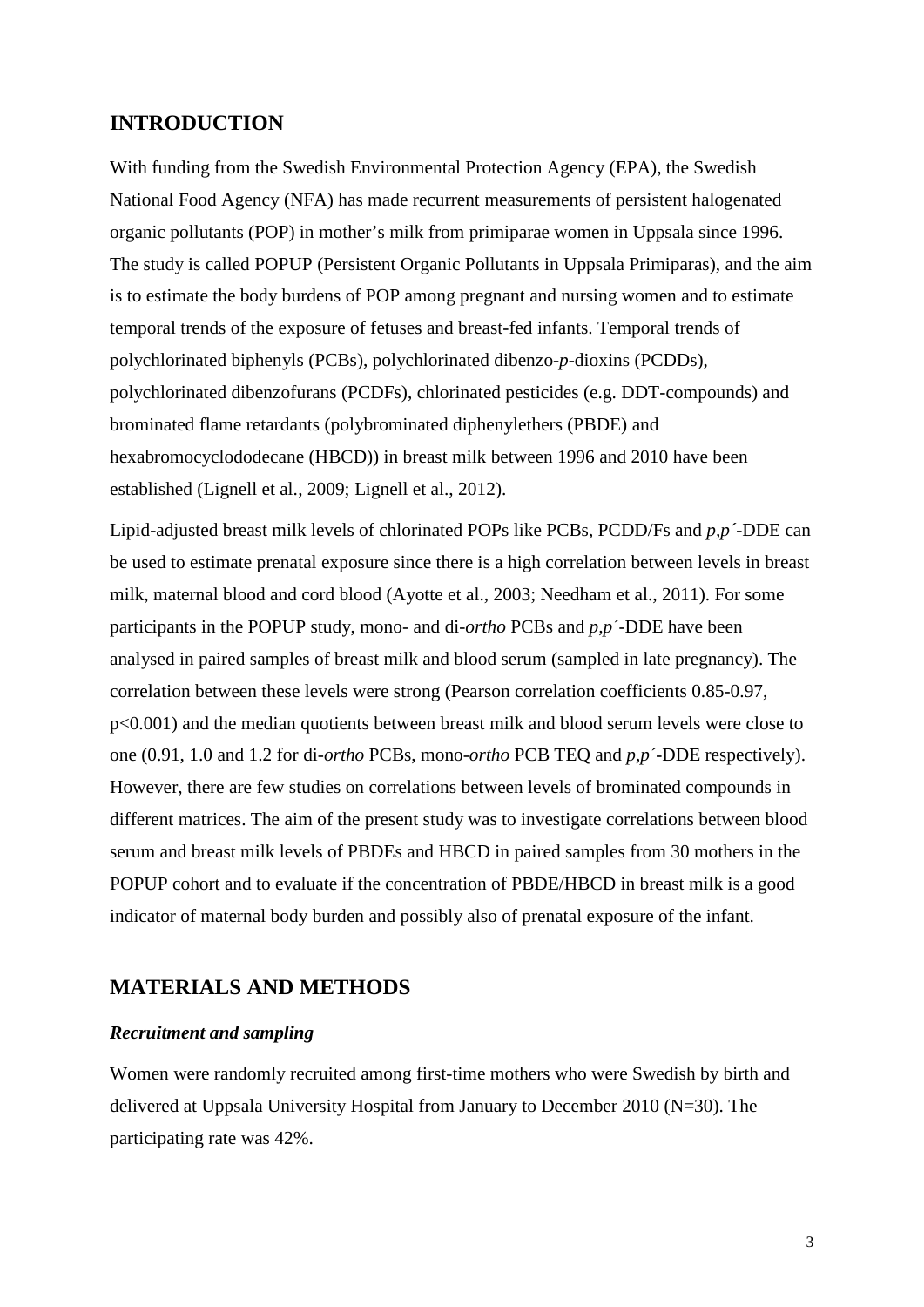The participating mothers sampled milk at home during the third week after delivery (day 14- 21 *post partum*). Milk was sampled during nursing using a manual mother's milk pump and/or a passive mother's milk sampler. The women were instructed to sample milk both at the beginning and at the end of the breast-feeding sessions. The goal was to sample 500 mL from each mother during 7 days of sampling. During the sampling week, the milk was stored in the home freezer in acetone-washed bottles. Newly sampled milk was poured on top of the frozen milk. At the end of the sampling week, a midwife visited the mother to collect the bottles. On that occasion, the participants also donated a blood sample. Blood sampling was done using 9 ml Vacutainer® or Vacuette® serum tubes and serum was stored at -20 $^{\circ}$ C.

#### *Chemical analysis*

#### Extraction and clean-up

*Serum*: Thawed serum (4 g) was mixed with methanol (4 ml) by vortexing in a 16 ml test tube. A mixture of diethyl ether and n-hexane  $(5 \text{ ml}, 1+1 \text{ V/V})$  and  $100 \mu l$  of a solution containing the internal surrogate standards, BDE-85 (2 pg/ $\mu$ l) and <sup>13</sup>C<sub>12</sub> BDE-209 (1 pg/ $\mu$ l) was added. The sample was extracted on a rotary mixer for 15 min and then centrifuged at 2500 rpm for 10 min. After centrifugation, the top layer, organic phase, was transferred to a test tube containing aqueous potassium chloride (4 ml, 1 % w/w). The denaturated serum was re-extracted with diethyl ether and n-hexane  $(5 \text{ ml}, 1+1 \text{ V/V})$  and the organic phase was combined with the first extract. The pooled extracts and the potassium chloride solution was mixed on a rotary mixer for 15 min and then centrifuged at 2500 rpm for 5 min. The organic phase was transferred to a pre-weighed test tube. The potassium chloride solution was reextracted and the extracts were combined. The solvent was evaporated using a gentle stream of nitrogen and the lipid weight was determined gravimetrically.

In order to remove the lipids and other polar materials the lipid extract was re-dissolved in nhexane (2 ml) using ultra-sonication and then treated with concentrated sulfuric acid (2 ml) by inverting the test tube 15 times and then centrifuged at 2000 rpm for 15 min. The organic phase was transferred to a test tube (5 ml) and the volume was reduced to 0.5 ml by using a gentle stream of nitrogen. In order to remove any remaining lipids the sample was transferred to an sulfuric acid impregnated silica gel column  $(8 \text{ mm id}, 1 \text{ g}, 1+2 \text{ w/w})$  and eluted with a mixture of dichloromethane and n-hexane (12 ml, 1+1 V/V). The eluent was reduced to 0.5 ml. The lipid-free extract was transferred to a pre-washed silica gel column (8 mm id, 2 g of 3 % deactivated silica gel) and eluted with n-hexane (8 ml). A second fraction, containing the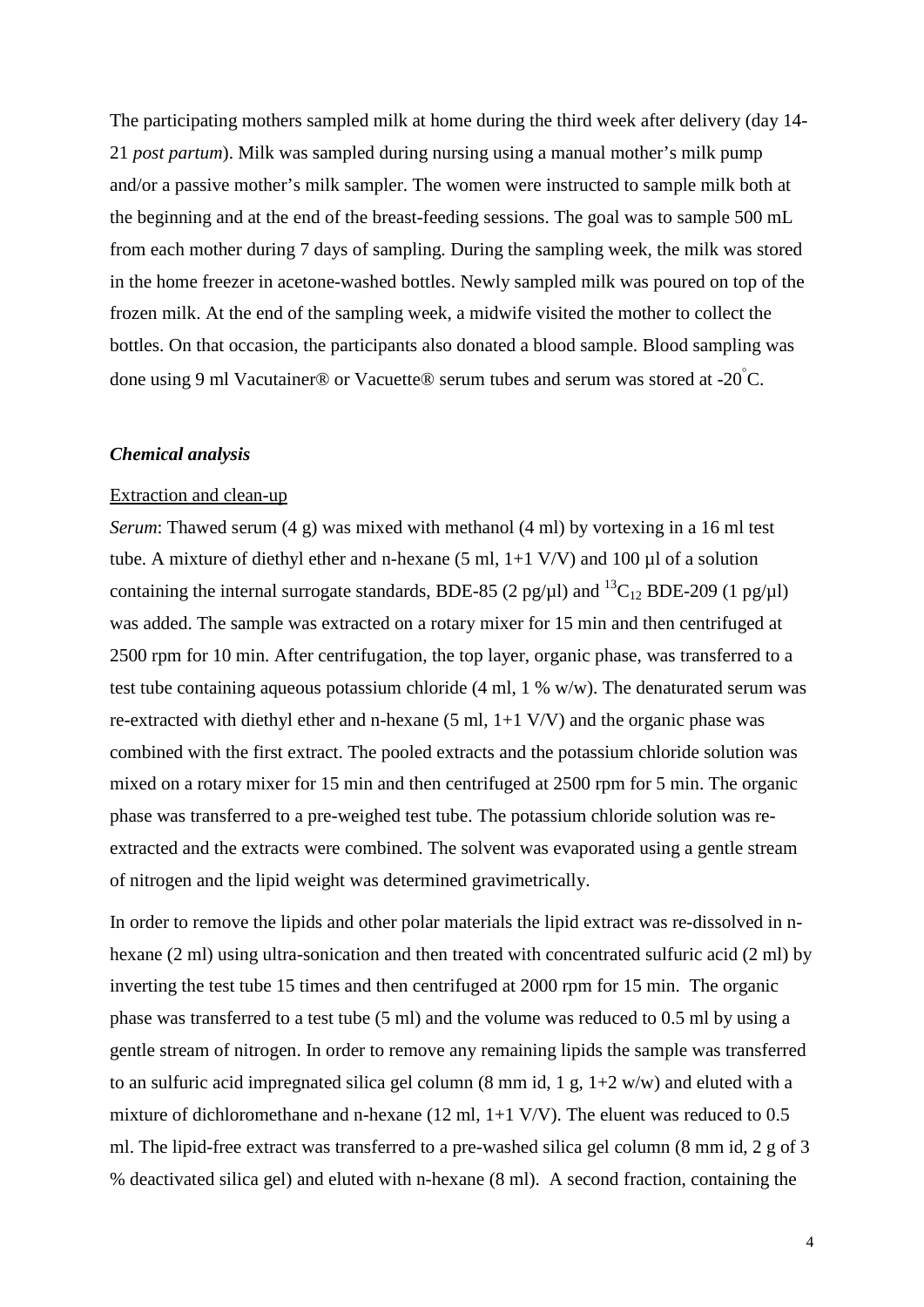brominated flame retardants, was eluted with a mixture of dichloromethane and n-hexane (12 ml, 1+1 V/V). The second fraction was reduced to 1 ml using a rotary evaporator and transferred to a test tube where the solvent was changed to n-hexane. The final volume of the sample was adjusted to 100 µl using a gentle stream of nitrogen and then kept in an amber GC vial until analysis.

*Milk*: Human milk (4 g) was mixed with n-hexane and acetone (10 ml, 1+1, V/V) and 100  $\mu$ l of a solution containing the internal surrogate standards, BDE-85 (2 pg/ $\mu$ l) and <sup>13</sup>C<sub>12</sub> BDE-209 (1 pg/ $\mu$ l) was added. The sample was extracted on a rotary mixer for 15 min and then centrifuged at 2500 rpm for 10 min. After centrifugation, the top layer, organic phase, was transferred to a pre-weighed test tube. The extraction was repeated once with n-hexane and acetone (4 ml, 1+1 V/V) and the organic layers were combined. Ethanol (1 ml, 99.5 %) was added to the combined extract before the solvent was evaporated using a gentle stream of nitrogen. The lipid weight was determined gravimetrically.

In order to remove the lipids and other polar materials the lipid extract was re-dissolved in nhexane (2 ml) using ultra-sonication and then treated with concentrated sulfuric acid (8 ml) by inverting the test tube 25 times and then centrifuged at 2000 rpm for 15 min. The organic phase was transferred to a test tube (5 ml) and the volume was reduced to 0.5 ml by using a gentle stream of nitrogen.

The lipid-free extract was transferred to a pre-washed silica gel column (8 mm id, 4,5 g of 3 % deactivated silica gel) and eluted with n-hexane (17 ml). A second fraction, containing the brominated flame retardants, was eluted with a mixture of dichloromethane and n-hexane (25 ml, 1+1 V/V). The second fraction was reduced to 1 ml using a rotary evaporator and transferred to a test tube where the solvent was changed to n-hexane. The final volume of the sample was adjusted to 100 µl using a gentle stream of nitrogen and then kept in an amber GC vial until analysis

#### Analysis on GC-LRMS

The quantification of the analytes was performed using capillary gas chromatography and mass selective detection in electron capture negative ionization and selected ion monitoring modes (GC/LRMS/ECNI-SIM). The system used for quantification consisted of an Agilent 6890N GC equipped with an Agilent 5973N MS.

The sample, 6  $\mu$ l (2 x3  $\mu$ l), was injected in pulsed splitless mode using a programmable temperature vaporizing (PTV) injector with an initial temperature of 70°C followed by rapid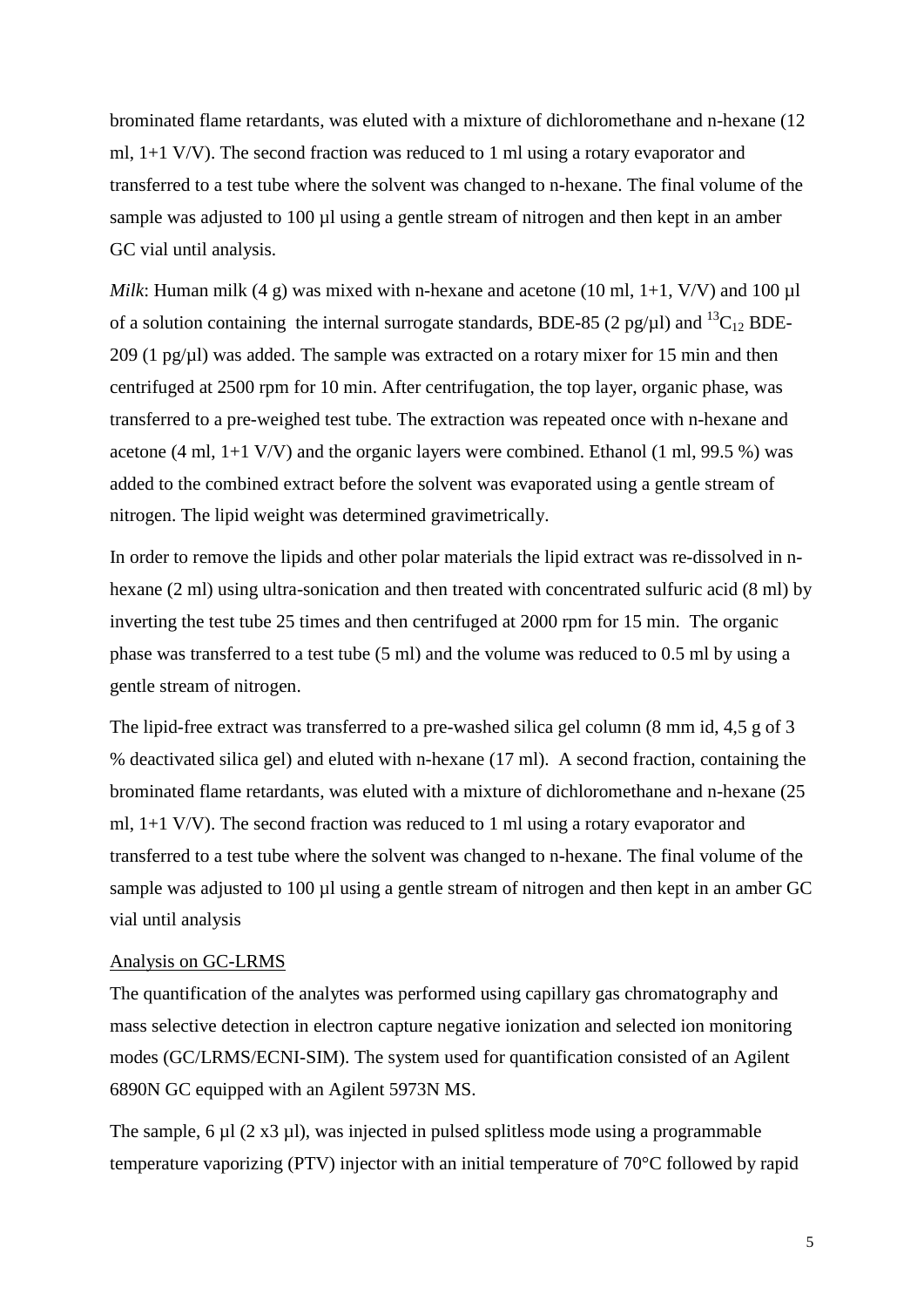heating to 300°C after injection. The analytes were separated on a DB-5MS (15 m x 0.25 mm x 0.10 μm, J&W Scientific) capillary column using a ramped carrier gas (helium) flow. The oven temperature was programmed from 60°C to 325°C including several ramps. The mass fragments m/z 79 and 81 were monitored for PBDE-28, -47, -66, -85, -99, -100, -116, -138, - 153, -154 and -183; m/z 79, 81 and 160 for HBCD; m/z 486.6/484.6 and 494.6/496.6 (target/qualifier) were monitored for BDE-209 and  ${}^{13}C_{12}$  BDE-209, respectively. Methane was used as reaction gas and the ion source, quadrupole and transfer line temperatures were kept at 210°C, 110°C and 310°C, respectively.

Calibration standard solutions corresponding to a level range (fresh weight) in serum or milk of 1.25-100 ng/kg for BDE-28 through BDE-183 (2.5-200 ng/kg for BDE-47 and HBCD) and 0.625-750 ng/kg for BDE-209 were included in the run. n-Hexane was injected in between sample and calibration standard series to make sure there were no memory effects.

The different analytes were identified by their retention times relative to the internal standards. The samples were quantified using calibration curves created from the calibration standards analysed in the same run. Quadratic regression with inverse square of concentration as weighting of individual levels was used for the calibration curves. The internal surrogate standard used for the quantification of BDE-28, -47, -66, -100, -99, -154, -153, -138 and -183 as well as HBCD was BDE-85.  ${}^{13}C_{12}$  BDE-209 was used for the quantification of BDE-209 (isotope dilution technique).

The brominated biphenyl BB-153 and the brominated diphenyl ether BDE-154 are known to co-elute in some GC/MS-methods. Since both analytes give the same mass fragments m/z 79 and 81, m/z 483, being specific for BDE-154 (or hexabromo diphenyl ethers in general), is monitored as a qualifier ion. Unfortunately the m/z 483 signal is low in relation to m/z 79 and 81, making it difficult to detect at low concentrations. Since the method lacks specificity for BDE-154, the concentration of BDE-154 is reported as a sum of BDE-154 and BB-153.

#### Quality Assurance / Quality Control

A chemical blank (4 g of MilliQ water) was included in each extraction series to monitor background levels. To avoid possible analyte loss, the chemical blank was never evaporated until dryness. A spiked in-house control sample was also included in each extraction series. All solvents used were tested for trace amounts of analytes. The glassware was either rinsed with acetone or heated in an oven at 450°C for at least 3 hours before use. Due to possible UV induced degradation of the analytes, particularly for BDE-209, all sample extracts and standard solutions were stored in amber glassware. For each batch of samples, the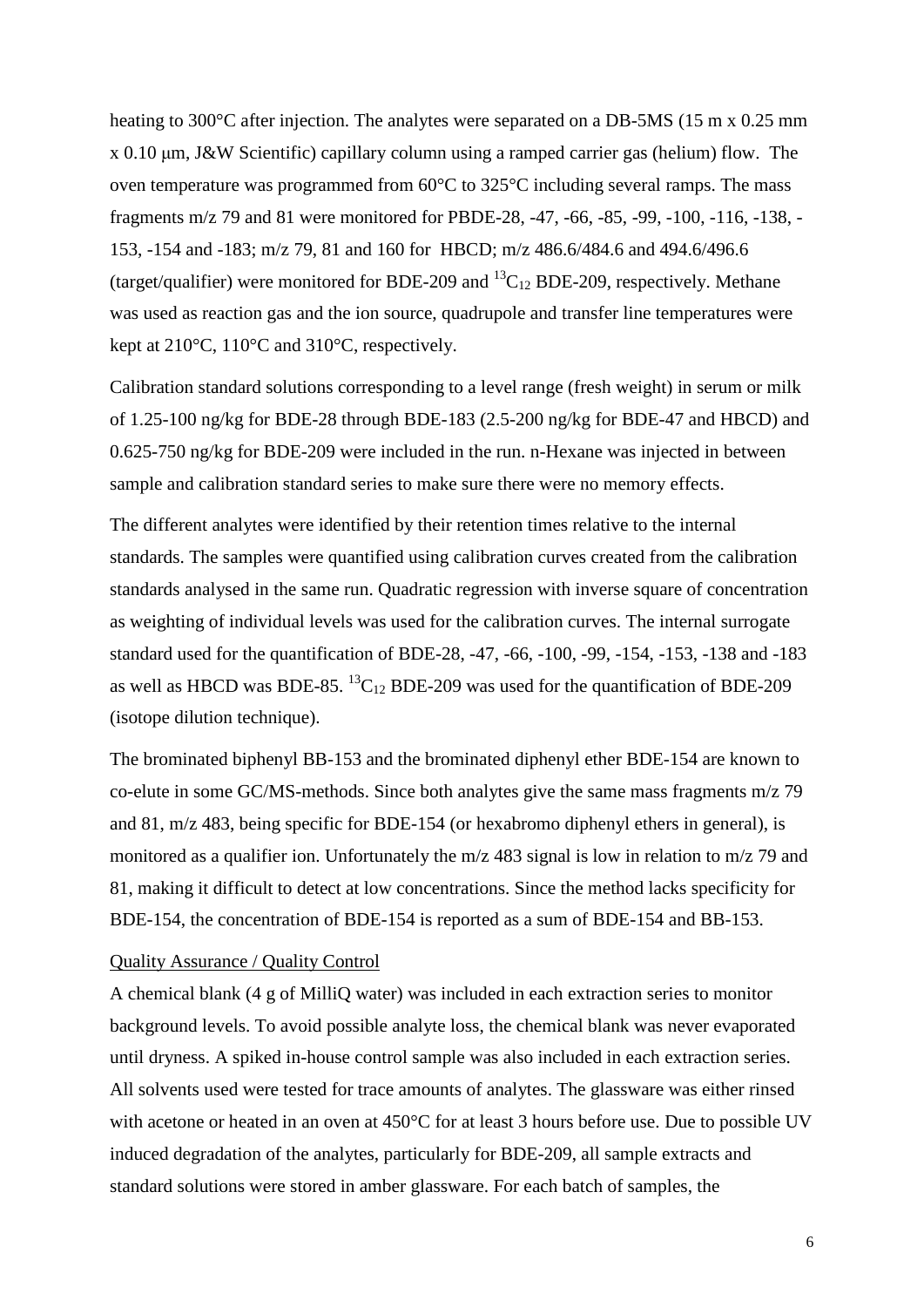corresponding blank sample levels were subtracted from the sample levels. The limit of quantification (LOQ) was determined as ten times the standard deviation of the blanks analysed together with the samples or the lowest calibration level. The LOQ varied between 1.25 and 9.8 ng/kg fresh weight, depending on the blank sample levels of the different analytes. Levels below LOQ were also reported in order to improve the possibilities to analyse the results statistically.

#### *Calculations and statistics*

Blood serum and breast milk levels of PBDE/HBCD were lipid-adjusted before the statistical analyses. Concentrations below LOQ (adjusted for chemical blank levels) were used in the statistical analyses. Despite larger uncertainty in these measurements, it is advantageous to use them since they add information about the distribution of data below LOQ. Pearson's correlation analysis and linear regression were used to investigate correlations between blood serum and breast milk levels. Median quotients between blood serum and breast milk levels of PBDEs were calculated to study the partitioning between blood and milk.

#### **RESULTS AND DISCUSSION**

The mean age of the participating mothers was 30 years (range 20-41). 18 mothers (60%) had more than 3 years of higher education, 9 mothers (30%) had 1-3 years of higher education and 3 mothers (10%) had no higher education than high school. There were 2 women (7%) who smoked during pregnancy.

Levels of PBDEs and HBCD in blood serum and breast milk are presented in Table 1. BDE-209 showed the highest median level in blood serum, followed by BDE-153 and BDE-47. LOQ for BDE-99 in blood serum was high and the levels were <LOQ in all samples. This resulted in a high median BDE-99 level when ½LOQ was used in the calculations in comparison to the median when values below LOQ were used. In breast milk, BDE-153 showed the highest median concentration, followed by BDE-47, HBCD and BDE-100. The median sumPBDE level was higher in blood serum compared with breast milk. However, when <sup>1</sup>/<sub>2</sub>LOQ was used in the calculations, the median level of sumPBDE in blood serum (4.6) ng/g lipids) was probably overestimated. Using determined concentrations below LOQ, the median level of sumPBDE in blood serum (2.8 ng/g lipids) was about two times higher than the median level in breast milk (1.5 ng/g lipids).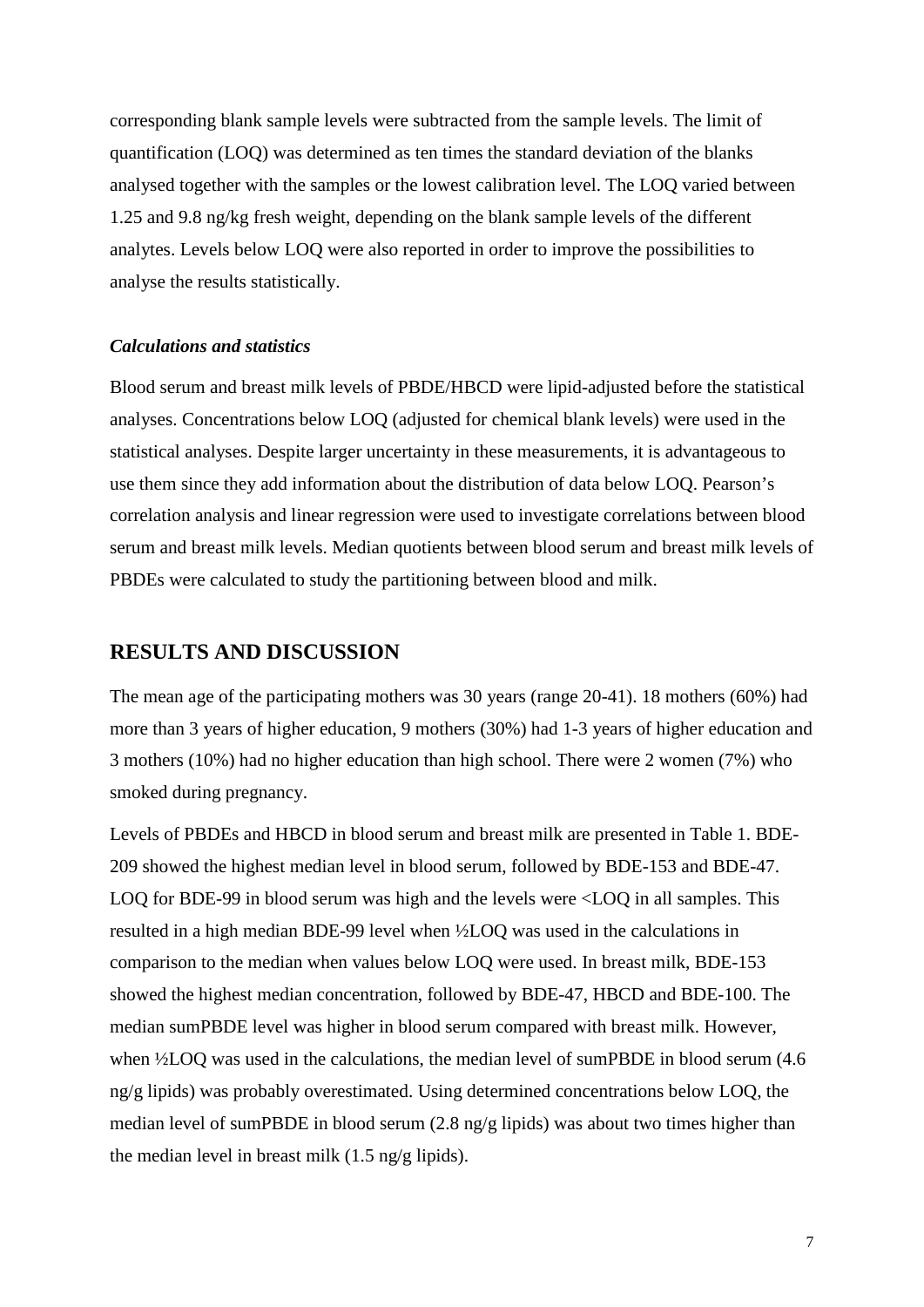*Table 1.* Concentrations (ng/g lipid) of PBDEs and HBCD in blood serum and breast milk sampled from first-time mothers in Uppsala in 2010 ( $N=30$ ). When the levels were below LOQ,  $\frac{1}{2}$  LOQ was used to calculate medians and sumPBDE. Concentrations including estimated levels below LOQ are presented in brackets ([ ]).

|                      | <b>Blood serum</b> |         |            |                                                                                                         | <b>Breast milk</b> |        |            |                          |
|----------------------|--------------------|---------|------------|---------------------------------------------------------------------------------------------------------|--------------------|--------|------------|--------------------------|
| Congener             | Median             | Min     | <b>Max</b> | N <loq< th=""><th><b>Median</b></th><th>Min</th><th><b>Max</b></th><th>N<loq< th=""></loq<></th></loq<> | <b>Median</b>      | Min    | <b>Max</b> | N <loq< th=""></loq<>    |
|                      |                    |         |            | $[N=0]^a$                                                                                               |                    |        |            | $[N=0]$                  |
| <b>BDE-28</b>        | 0.14               | < 0.18  | 0.39       | 29                                                                                                      | 0.03               | < 0.03 | 0.47       | 19                       |
|                      | [0.06]             | [0.005] |            | [0]                                                                                                     | [0.04]             | [0.01] |            | [0]                      |
| <b>BDE-47</b>        | 0.70               | < 0.88  | 2.1        | 26                                                                                                      | 0.27               | < 0.22 | 2.1        | 17                       |
|                      | [0.36]             | [0]     |            | $[3]$                                                                                                   | [0.46]             | [0.10] |            | [0]                      |
| <b>BDE-66</b>        | 0.14               | < 0.18  | < 0.36     | 30                                                                                                      | 0.02               | < 0.03 | < 0.09     | 30                       |
|                      | [0]                | [0]     | [0.01]     | $[29]$                                                                                                  | [0.005]            | [0]    | [0.05]     | [9]                      |
| <b>BDE-99</b>        | 1.1                | < 1.4   | < 2.8      | 30                                                                                                      | 0.13               | < 0.16 | 0.48       | 27                       |
|                      | [0.05]             | [0]     | $[1.1]$    | $[13]$                                                                                                  | [0.07]             | [0]    |            | $[1]$                    |
| <b>BDE-100</b>       | 0.24               | < 0.30  | 1.7        | 26                                                                                                      | 0.13               | < 0.05 | 1.4        | 6                        |
|                      | [0.18]             | [0]     |            | $[1]$                                                                                                   | [0.13]             | [0.03] |            | [0]                      |
| <b>BDE-138</b>       | 0.14               | < 0.18  | < 0.36     | 30                                                                                                      | 0.02               | < 0.03 | < 0.08     | 30                       |
|                      | [0]                | [0]     | [0.27]     | $[29]$                                                                                                  | [0]                | [0]    | [0.01]     | $[19]$                   |
| <b>BDE-153</b>       | 0.72               | 0.40    | 6.6        | $\mathbf{0}$                                                                                            | 0.45               | 0.21   | 3.4        | $\overline{0}$           |
| BDE-154 $b$          | 0.14               | < 0.18  | 0.21       | 29                                                                                                      | 0.04               | < 0.03 | 0.11       | 12                       |
|                      | [0.12]             | [0.01]  |            | [0]                                                                                                     | [0.05]             | [0.01] |            | [0]                      |
| <b>BDE-183</b>       | 0.14               | < 0.18  | < 0.36     | 30                                                                                                      | 0.02               | < 0.03 | < 0.08     | 30                       |
|                      | [0.04]             | [0]     | [0.17]     | $[1]$                                                                                                   | [0.01]             | [0]    | [0.04]     | $[1]$                    |
| <b>BDE-209</b>       | 0.90               | < 0.59  | 2.3        | 8                                                                                                       | 0.07               | < 0.09 | 0.18       | 29                       |
|                      | [0.90]             | [0.35]  |            | [0]                                                                                                     | [0.06]             | [0.02] |            | [0]                      |
| sumPBDE <sup>c</sup> | 4.6                | 3.0     | 12         |                                                                                                         | 1.4                | 0.65   | 6.6        | $\overline{\phantom{a}}$ |
|                      | [2.8]              | $[1.0]$ | $[11]$     |                                                                                                         | [1.5]              | [0.53] | $[6.6]$    |                          |
| <b>HBCD</b>          | 0.27               | < 0.35  | 0.36       | 30                                                                                                      | 0.22               | < 0.13 | 1.0        | $\mathbf{1}$             |
|                      | [0]                | [0]     | [0.40]     | $[23]$                                                                                                  | [0.22]             | [0.07] |            | [0]                      |

<sup>a</sup>number of samples with levels estimated to 0 after chemical blank subtraction <sup>b</sup>sum of BDE-154 and the brominated biphenyl BB-153 'sum of all ten analysed PBDE congeners

Correlations between blood serum and breast milk levels of BDE-66, BDE-99, BDE-138 and HBCD were not evaluated since the levels were below LOQ and/or reported levels below LOQ were estimated to be zero in most samples. Correlations between the other PBDE congeners in serum and breast milk are presented in Table 2 and in Figure 1. All correlations were significant. Pearson's correlations coefficients for the tri- to hexa-brominated congeners (BDE-28, -47, -100 and -153) ranged from 0.83 to 0.98, while the correlations for the hexa-, hepta- and deca-brominated BDE-154, BDE-183 and BDE-209 were weaker. The weaker correlations may be due to larger uncertainties in the analytical results for these congeners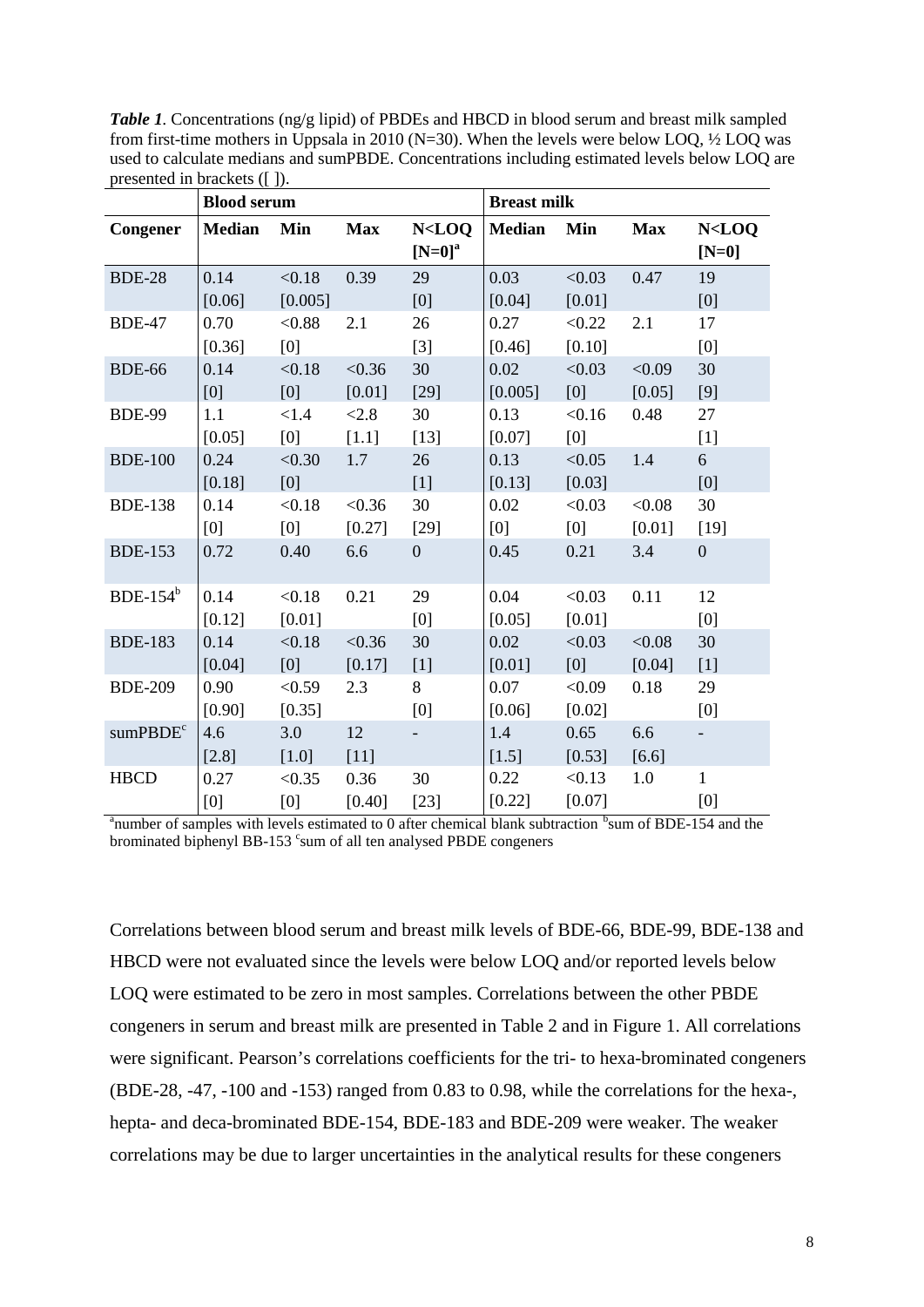(low levels and many samples with levels below LOQ in blood serum and/or breast milk). Generally, partitioning of PBDEs to breast milk decreased with increasing bromination. The lowest median blood serum/breast milk-quotient was observed for BDE-47 (0.83), and the highest for BDE-209 (17). The deca-brominated BDE-209 is a large molecule which seems to be transferred to milk to a very limited extent.

| mothers in Oppsala in 2010 (18–50). Reported levels below EOQ were used in the analyses. |                            |         |                                |                   |                           |
|------------------------------------------------------------------------------------------|----------------------------|---------|--------------------------------|-------------------|---------------------------|
|                                                                                          | <b>Pearson correlation</b> |         | Linear regression <sup>a</sup> |                   | <b>Median quotient</b>    |
| Congener                                                                                 | Corr coeff                 | p       |                                | ${\bf R}^{2}$ (%) | (blood serum/breast milk) |
| <b>BDE-28</b>                                                                            | 0.97                       | < 0.001 | 0.81                           | 93                | 1.3                       |
| <b>BDE-47</b>                                                                            | 0.83                       | < 0.001 | 0.96                           | 67                | 0.83                      |
| <b>BDE-100</b>                                                                           | 0.97                       | < 0.001 | 1.2                            | 94                | 1.3                       |
| <b>BDE-153</b>                                                                           | 0.98                       | < 0.001 | 1.8                            | 95                | 1.6                       |
| BDE-154 $b$                                                                              | 0.66                       | < 0.001 | 1.4                            | 42                | 2.2                       |
| <b>BDE-183</b>                                                                           | 0.57                       | 0.001   | 2.2                            | 30                | 3.4                       |
| <b>BDE-209</b>                                                                           | 0.38                       | 0.040   | 3.9                            | 11                | 17                        |
| sumPBDE <sup>c</sup>                                                                     | 0.83                       | < 0.001 | 1.2                            | 67                | 1.8                       |

*Table 2.* Correlations between blood serum and breast milk levels of PBDEs sampled from first-time mothers in Uppsala in 2010 (N=30). Reported levels below LOO were used in the analyses

<sup>a</sup>serum level =  $\alpha$  +  $\beta$ \*breast milk level <sup>b</sup>sum of BDE-154 and the brominated biphenyl BB-153 <sup>c</sup>sum of all ten analysed PBDE congeners

|                | <b>Present study</b> | Mannetje et al. (2012) |             |                  |  |  |
|----------------|----------------------|------------------------|-------------|------------------|--|--|
| Congener       | median quotient      | mean quotient          | range       | Sample pairs (N) |  |  |
|                |                      |                        |             |                  |  |  |
| <b>BDE-28</b>  | 1.3                  | 0.9                    | $0.7 - 1.0$ | 100              |  |  |
| <b>BDE-47</b>  | 0.83                 | 0.7                    | $0.5 - 0.9$ | 151              |  |  |
| <b>BDE-100</b> | 1.3                  | 0.7                    | $0.7 - 0.8$ | 149              |  |  |
| <b>BDE-153</b> | 1.6                  | 1.0                    | $0.9 - 1.2$ | 144              |  |  |
| <b>BDE-154</b> | 2.2                  | 1.8                    | $1.5 - 2.0$ | 100              |  |  |
| <b>BDE-183</b> | 3.4                  | 2.7                    | $2.3 - 3.0$ | 100              |  |  |
| <b>BDE-209</b> | 17                   | 25                     | $10-40$     | 100              |  |  |

*Table 3*. Quotients between blood serum and breast milk levels of PBDEs in the present study (N=30) and in two to five other studies reviewed by Mannetje et al. (2012).

In a recent review of studies reporting serum/breast milk ratios of PBDEs and other POPs (Mannetje et al., 2012), the authors included five studies of PBDEs where serum and breast milk levels were reported on a lipid weight basis and where the samples were fully paired (Inoue et al., 2006; LaKind et al., 2009; Needham et al., 2011; Schecter et al., 2010; Schecter et al., 2006) (Table 3). The range in serum/milk ratios reported by Mannetje et al. (2012), and the differences compared with the ratios in our study (Table 3) probably have several explanations. Timing of sampling, analytical procedures and differences in exposure levels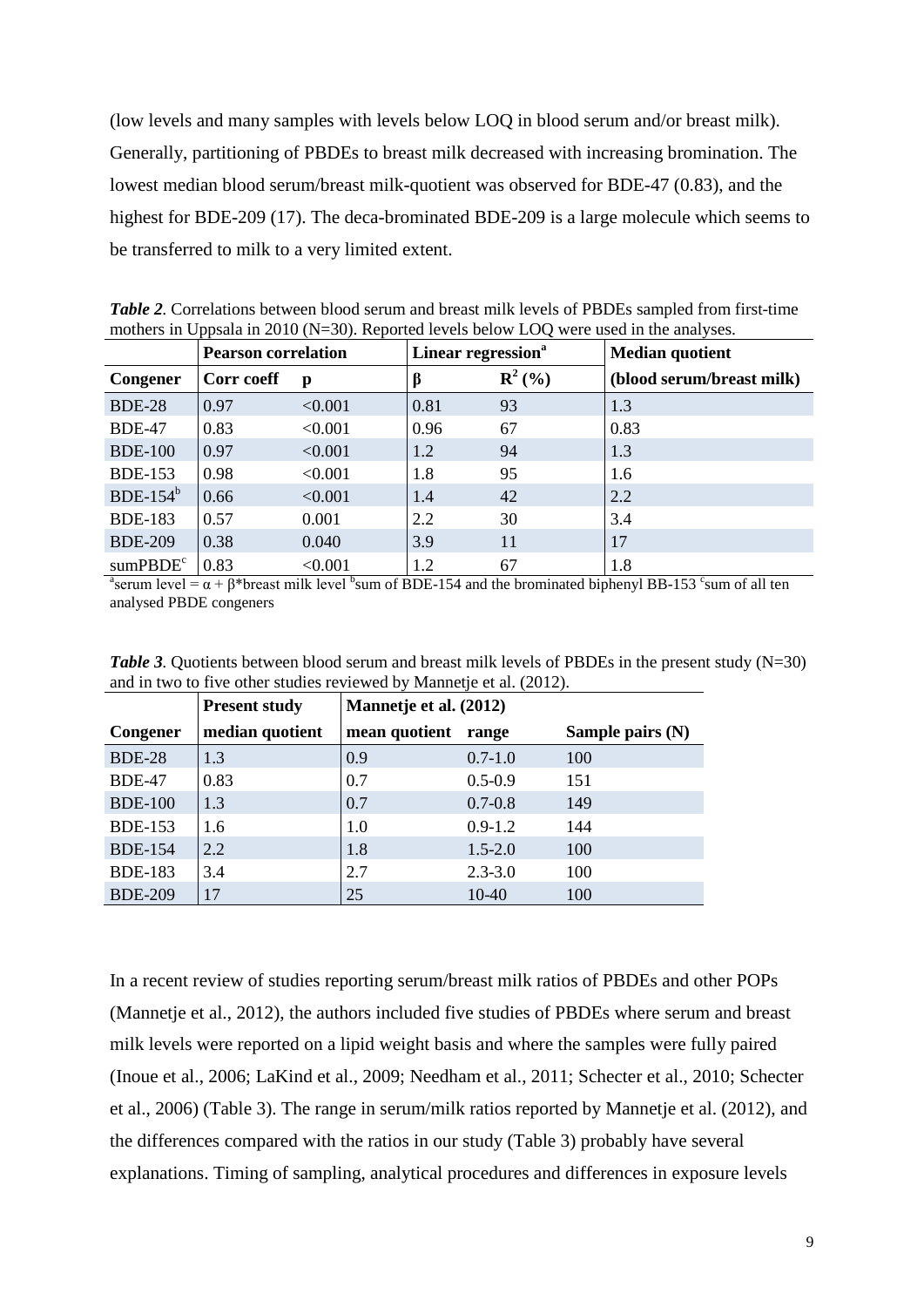and routes may have influenced the results. Despite differences in serum/milk ratios, Mannetje et al. (2012) observed a similar increase in serum/milk ratio with increasing bromination as we did in our study. In addition, Mannetje et al. (2012) concluded that the ratios increased with increasing molecular weight, molar volume and hydrophobicity. In the study by Needham et al. (2011), blood serum was collected in late pregnancy and breast milk during days 3-5 after delivery. There were strong correlations between blood serum and breast milk levels of BDE-47, -BDE-100 and BDE-153 (Needham et al., 2011), indicating that PBDEs in breast milk is a good indicator of maternal body burden during pregnancy, and possibly also of fetal exposure.

# **CONCLUSION**

We investigated correlations between blood serum and breast milk levels of PBDEs in paired samples from 30 first-time mothers sampled in Uppsala in 2010. The correlations between serum and breast milk levels were generally strong, with weaker correlations for PBDE congeners with low levels in one or both matrices. Consequently, we conclude that PBDE levels in breast milk can be used as an indicator of maternal body burden and probably also of prenatal exposure. The median serum/milk quotients ranged from 0.83 to 17, with quotients around 1 for tri- to penta-brominated congeners and increasing quotients with increasing bromination. The differences in absolute levels in blood serum and breast milk may be important to consider in exposure assessments.

### **ACKNOWLEDGEMENT**

The Swedish EPA (Environmental Protection Agency) is acknowledged for financial support. Appreciation is expressed to the participating women and to Marianne Leimar, the midwife who assisted in recruitment, interviewing, and sample collection. The laboratory technicians Ingalill Gadhasson and Lotta Larsson are appreciated for technical assistance.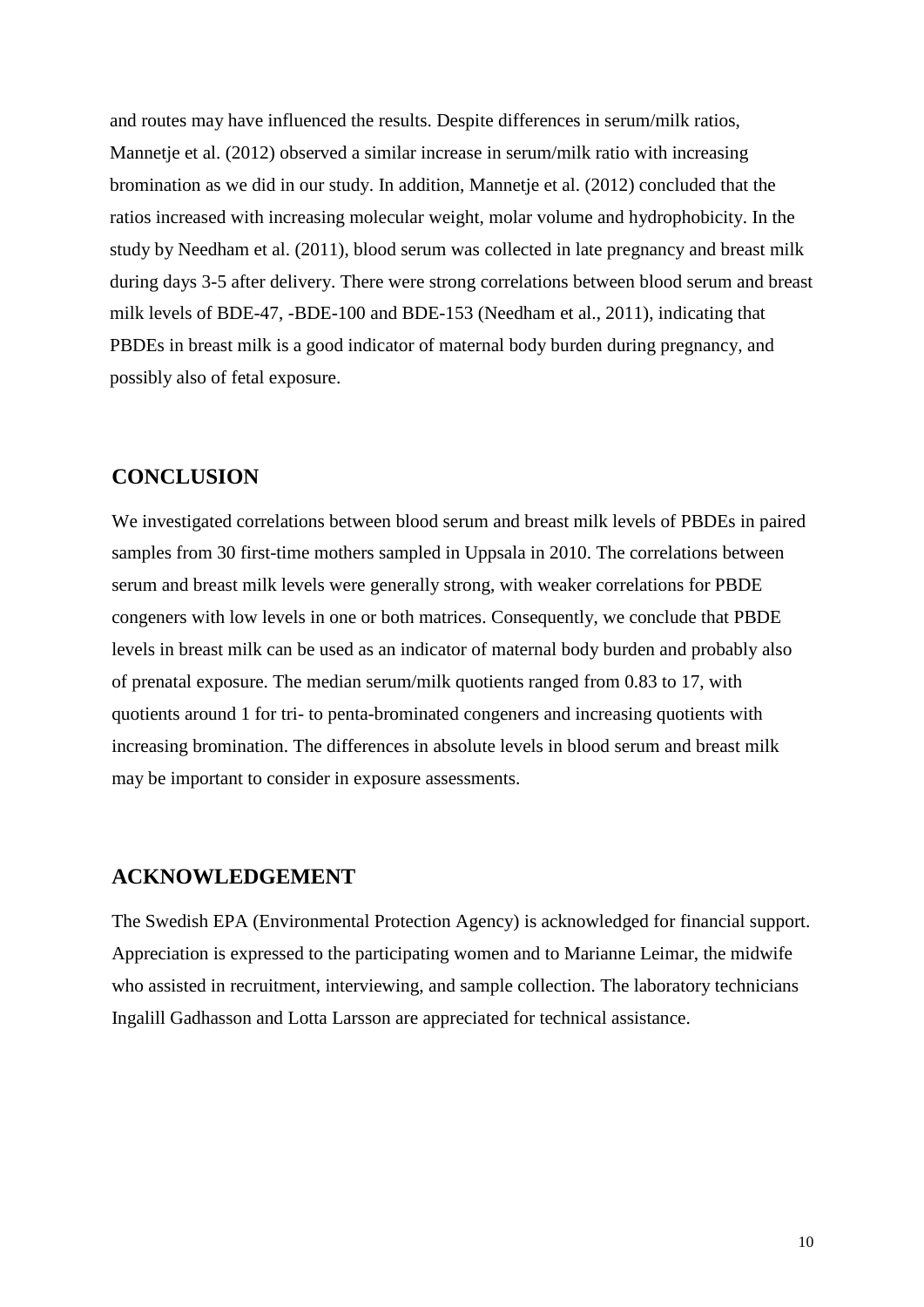

*Figure 1.* Concentrations (ng/g lipid) of PBDEs in paired samples of blood serum and mother's milk sampled from first-time mothers in Uppsala in 2010 (N=30). Fitted lines (linear regression) and Pearson's correlation coefficients (r) are shown.